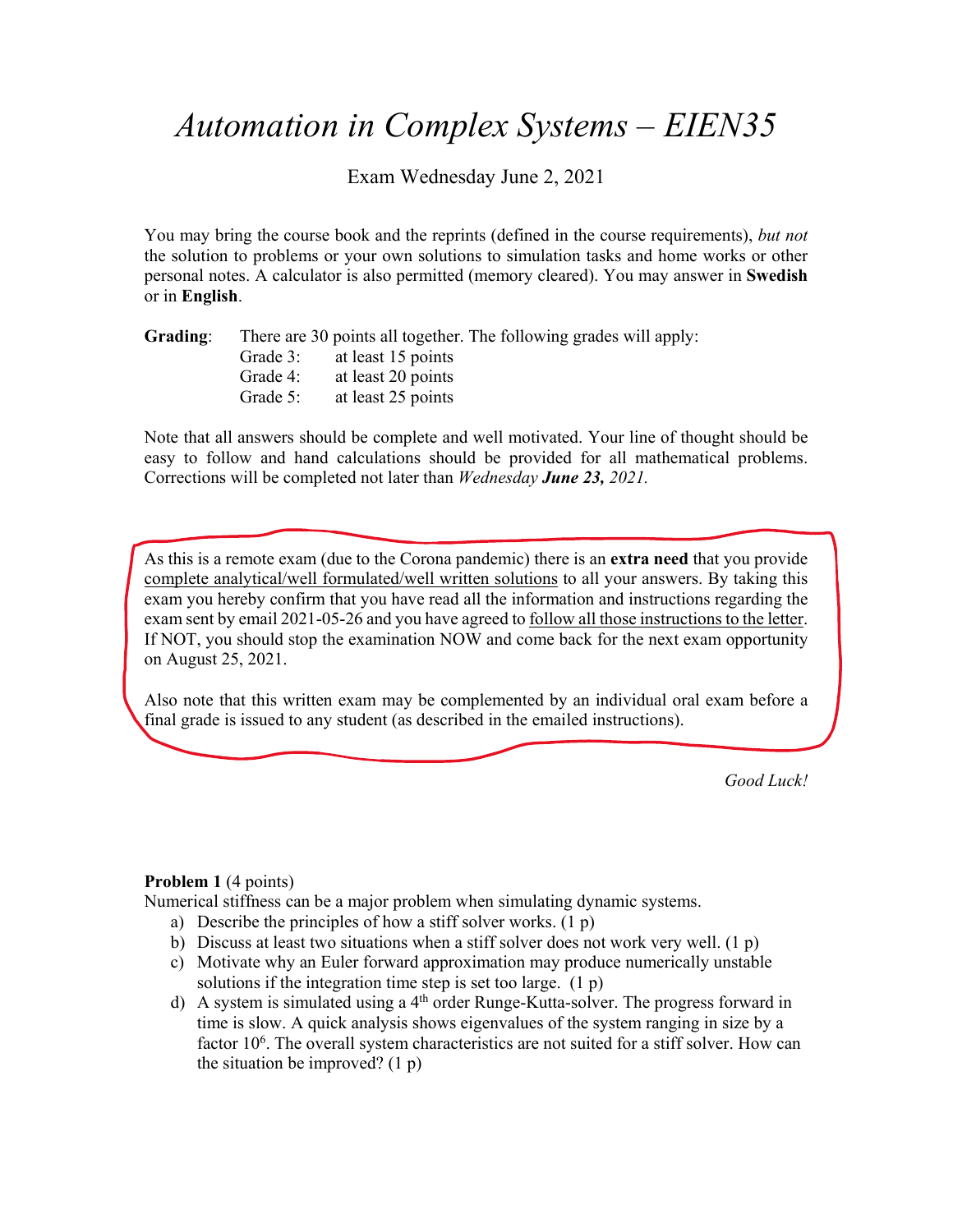#### **Solution**

- a) All stiff solvers are implicit solvers (e.g. Gear) and take into account also future values  $x(n+1)$  when determining in which direction to move in the next integration step. Therefore at least one algebraic equation must be solved for each integration step, and this may require some kind of built in iterative solution method for non-linear systems (e.g. Newton-Raphson). The advantage is that implicit solvers can take long integration steps to compensate for the extra computational burden. Stiff solver are often based on the so called corrector-prediction method, where an explicit method, the predictor step, gives an *estimate* of the value of  $x(n+1)$ . This value is then used in place of  $x(n+1)$  in the right hand side of the implicit method, the corrector step. The more sophisticated explicit AND implicit solvers used today are variable step-size solvers that adjust the integration step according to the selected tolerances and the system dynamics on-line.
- b) A problem with stiff solvers is that they do not handle transient and random conditions well. Typical examples of such conditions are: poor initial conditions, noise, (highly) dynamic input, discrete events, mixture of continuous and discrete systems. All these situations will prevent the stiff solver from using its great advantage of taking long integration steps.
- c) For example if we apply the Euler forward to a system  $dx(t)/dt = -ax$ ,  $a > 0$ ,  $x(0) = 1$ we find

For this system to be stable, we must have which means that  $\frac{f(t)}{t} \approx \frac{x(t+h) - x(t)}{t} \Rightarrow x(t) \approx (1 - ah)x(t)$ *h*  $x(t+h) - x(t)$ *dt*  $\frac{dx(t)}{dt} \approx \frac{x(t+h) - x(t)}{dt} \Rightarrow x(t) \approx (1 |1 - ah| \leq 1$  $ah \leq 2$  and  $ah \geq 0$ 

Thus, while Euler backward (implicit) has no upper limit on the step length (not shown here), Euler forward (explicit) soon runs into instability issues when the step length is increased. The same principle holds for any system we apply Euler forward to.

d) The difference among the eigenvalues shows that the dynamics of for the system is very different in terms of time scale. Consequently this is a stiff system and therefore the RK-solver (explicit) does not work well. Apparently a stiff solver is not an option due to other reasons. Two possible solutions exist: 1) buy a faster computer (not a good option) and 2) rewrite some of the equations as algebraic equation (either making the changes instantaneous for the fastest dynamics or using constant values for the slowest dynamics. Thereby the stiffness can be reduced and the explicit solver will work fine. Note that an iterative solver may be needed to internally solve the algebraic equations at each integration step. Also, this solution implies a slight approximation of the system, which must be acceptable to the user.

# **Problem 2** (6 points)

As an automation consultant you are supposed to help a manufacturing firm choose between three potential production systems. In all cases the arrival and production rates are considered to be stochastically (exponentially distributed) and all queuing disciplines are based on FIFO. The *total* arrival rate into the system is 10 per hour.

System 1: one machine with the production rate  $= 15$  per hour.

System 2: three identical machines in parallel each with production rates = 5 per hour. One common queue for all machines.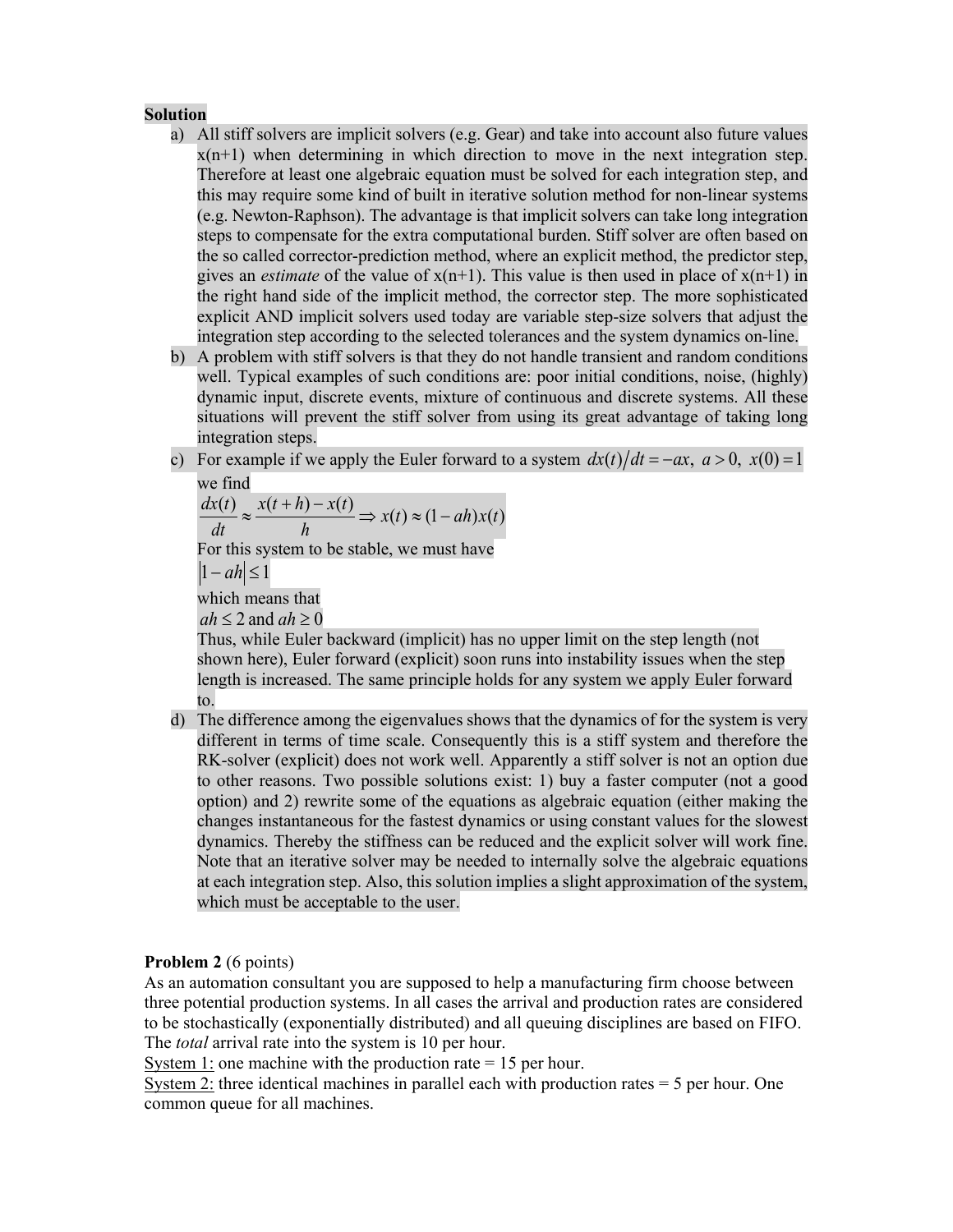System 3: three identical machines with *individual* queues and each machine with production rate = 7 per hour. An arrival dispatcher system that divides the arrivals equal among the three queues is assumed to exist.

No limitation on the buffer (queue) size has been defined by the manufacturer, so space is apparently not a major issue.

Analyse the three systems based on number of jobs in the system, the waiting time in the system and in the queue(s). Which system would you recommend? For the system you deem best also provide the probabilities of there being  $0, 1, 2, 3, 4$  items in the system (i.e. p<sub>0</sub>, p<sub>1</sub>, p2, p3, p4) on an average.

Also briefly discuss (in general terms) the potential cost and complexity of the three different systems as well as the redundancy and availability of the systems.

#### **Solution:**

System 1 is a standard M/M/1 system, since we have no limitation on queue size. For this system the utilization factor =  $10/15 = 0.6666$ . The number of jobs in the system is

$$
L = \frac{\rho}{1 - \rho} = \frac{0.6666}{1 - 0.6666} = 2 \text{ items}
$$

The waiting time in the system is

$$
W = \frac{1}{\mu - \lambda} = \frac{1}{15 - 10} = 0.2 \text{ hours}
$$

The waiting time in the queue is

$$
W_q = \frac{\rho}{\mu - \lambda} = \frac{0.6666}{15 - 10} = 0.1333
$$
 hours

System 2 is a standard M/M/3 system, since we have no limitation on the common queue size, where

 $L_q = \frac{m^m \rho^{m+1}}{(1 - \rho)^2} p_0$  and  $p_0 = \frac{m^m \rho^{m+1}}{m!} + \sum_{n=1}^{\infty} \frac{(m \rho)^n}{n!}$ . The utilization rate is 0.6666 and po is  $m!(1-\rho)$  $\frac{1}{2} p_0$ 

therefore equal to 0.1111. This gives  $L_q = 0.8888$  items. The waiting time in the queue is

 $W_q = \frac{L_q}{\lambda} = \frac{0.8888}{10} = 0.0889$  hours The waiting time in the system is

 $W = W_q + \frac{1}{r^2} = 0.0889 + \frac{1}{5} = 0.2889$  hours  $= 0.0889 + \frac{1}{5} = 0.2889$ 

The number of jobs in the system is  $L = \lambda \cdot W = 10 \cdot 0.2889 = 2.889$  items  $\mu$ 

System 3 is made up of three parallel standard M/M/1 systems, since we have no limitation on queue size and each machine has its own queue. They will all behave in the same way. For one of the systems the utilization factor  $= 3.333377 = 0.4762$ . The number of jobs in that system is

$$
L = \frac{\rho}{1-\rho} = \frac{0.4762}{1-0.4762} = 0.9091
$$
 items  
The waiting time in the system is  

$$
W = \frac{1}{\mu - \lambda} = \frac{1}{7-3.3333} = 0.2727
$$
 hours  
The waiting time in the queue is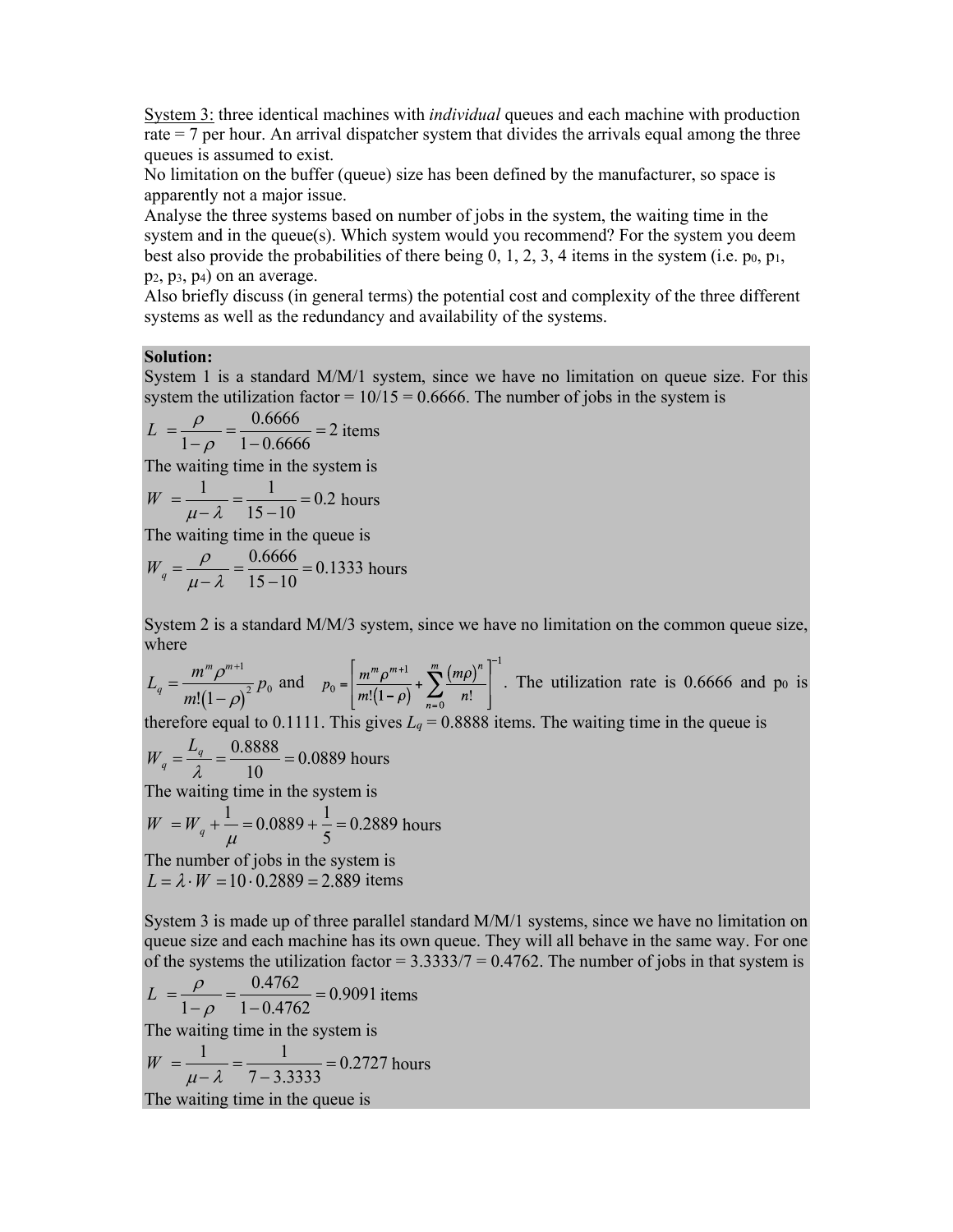$W_q = \frac{\rho}{\mu - \lambda} = \frac{0.4762}{7 - 3.3333} = 0.1299$  hours

For the combination of the three subsystems in system 3,  $L = 3*0.9091 = 2.7273$  items,  $W =$ 0.2727 hours and  $W_q = 0.1299$  hours (the waiting times are the same for the subsystems as for the complete system since they operate independently of each other).

If we consider *L* then system 1 is the best. However, *L* does not make much difference in this case since we have no space limitation in the queues. In terms of waiting time in the queue, system 2 is best and systems 1 and 3 are almost identical. But for the overall production the most important variable is the waiting time in the system (queue time + production time) and here we see a clear advantage for system 1. So based on the information we have available, system 1 should be considered to be the best one. As system 1 is an  $M/M/1$  system the resulting p vector is simply calculates as:

 $p_n = \rho^n(1-\rho)$ 

which gives us  $p = [p_0 \ p_1 \ p_2 \ p_3 \ p_4] = [0.3333 \ 0.2222 \ 0.1481 \ 0.0988 \ 0.0658]$ .

With regard to cost and complexity the normal situation would be that a single large machine is cheaper than several small machines (with the same total production) since normally less material, power electronics and supply, local controllers are needed. Also the complexity with regard to the surrounding equipment is reduced if only one queue (and associated equipment for moving items from the queue to the machine) is required and everything is fed into one machine rather than several. However, the internal complexity and need for control etc. may be higher in the larger machine. With regard to redundancy and availability it is clear that the probability that something will be produced at all times is highest if there are three separate systems (individual queue and machine) and also higher for system 2 than for system 1. This is a drawback of using one efficient machine – if it breaks down then the production will be completely stopped. So if the demand that something is produced more or less at all times is very high then we may need to change our priorities somewhat with regard to if system 1 is really the best or not.

#### **Problem 3** (2 points)

More and more renewable energy is being developed, mainly solar PV and wind energy. These energy sources become part of a distributed generation power system. Explain some differences between a conventional (centralized) power system and a decentralized distributed generation system with respect to:

- a) Describe the power flow in the network in the two cases.  $(1 p)$
- b) How is the variability of the wind and solar compensated in a distributed system, so that the customers do not suffer? You can assume that the wind and solar are connected to a larger electric grid. (1 p)

#### **Solution:**

- a) In the centralized system there is one direction of the power flow, from the top generators down to the customer. In the decentralized system the power flow will go in different directions, depending both on the loads and the present production.
- b) In Sweden we use the hydropower to compensate. However, this will challenge the capacity of the transmission lines, in particular from northern Sweden to southern Sweden.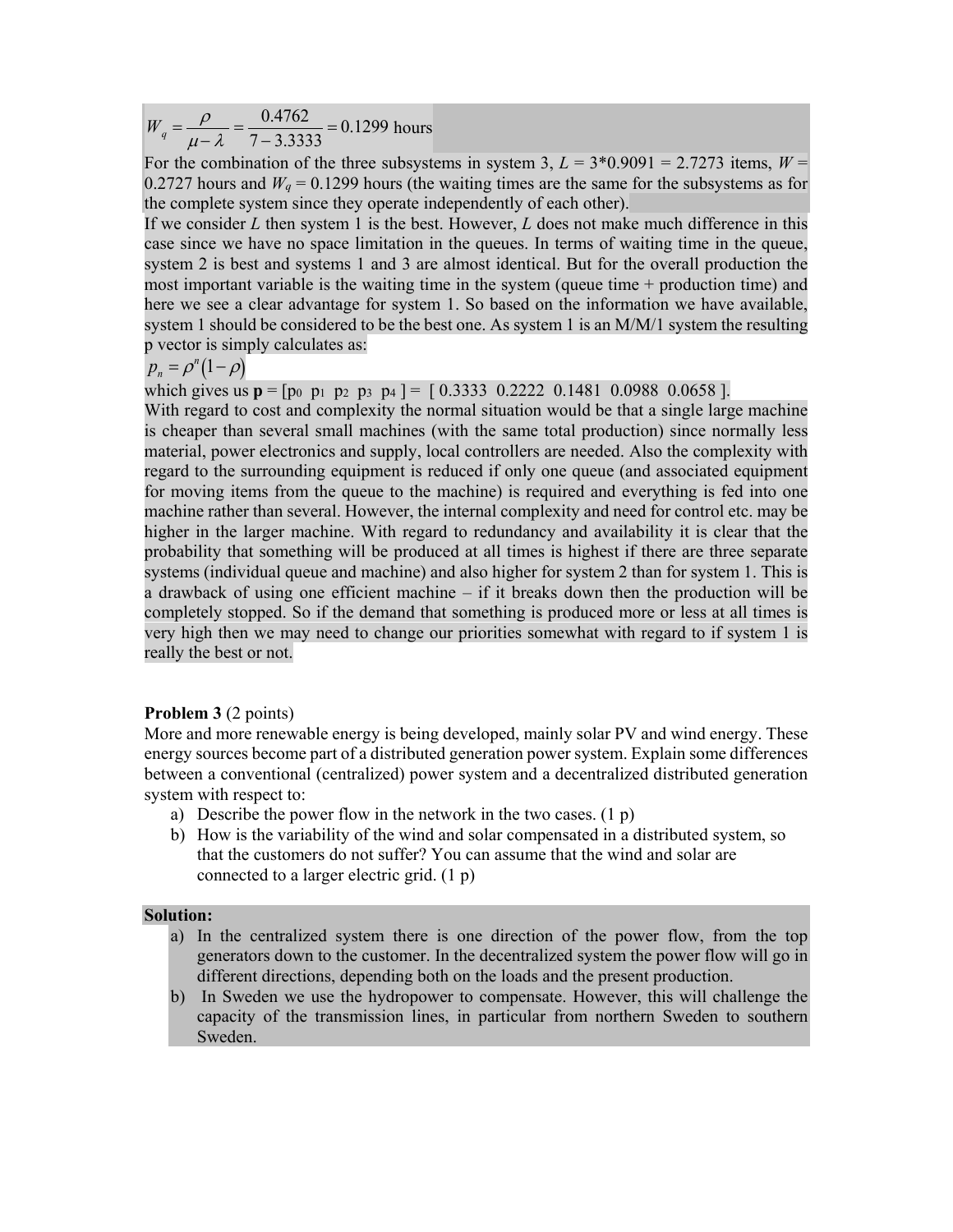#### **Problem 4** (2 points)

The Swedish power grid is, as partly described in the previous problem, a complex system. The generation of power can have very different degree of controllability, especially with an increasing amount of renewables. The consumption is mostly not possible to control but external factors, like the weather, have an impact. Import and export of power is controllable but with restrictions. Still we want to keep the voltage and the frequency close to nominal values.

Use the framework presented by T. Gillblad to describe as many types of complexity as you can find in the control of the power grid. Motivation is crucial.

#### **Solution:**

The structure of the power grid immediately tells us that there has to be **integrative complexity**. Very many nodes with generation and consumption all connected to the same grid and consequently have to work at the same voltage and the same frequency. Definitely a system where fairly simple components are interacting, thus creating complexity. All the external factors that will affect the grid also creates **operational complexity**. Weather conditions, social events and individual behaviour all create a varying, and not easily predictable, demand for power. With the renewable generation in the form of wind turbines and PV local weather conditions that are very difficult to forecast will affect the production. Finally one can also say that the grid operation contains **functional complexity**. To maintain the voltage and the frequency a sophisticated centralized semiautomatic control of the controllable production units (hydropower, nuclear etc.) must be implemented.

# **Problem 5** (2 points)

You are implementing a data collection system with very many distributed intelligent sensors. This should be an IIOT (Industrial Internet Of Things) application and should use 5G for the communication. With this said – what is defined and what is left to define according to the OSI framework? Motivate and briefly describe referring to the levels in OSI.

#### **Solution:**

The 5G network with IIOT will provide layer 1-3 (physical-data link-network). This means that you only have to provide valid IP-adresses (probably IP V6) and then make definition about the presentation layer (how you format the data in the transfer), the session layer (when and how you start a transfer) and the application layer (the meaning of the data and how you use it).

# **Problem 6 (3 points)**

A process industry is having frequent problems due to production faults and disturbances, which are normally detected too late, causing periods of process shut-down. The existing SCADA system collects some 1000 different measurements on-line and the process manager realises that the existing traditional univariate monitoring systems need to be updated. The company has access to several years of good quality data in its data bases and has also kept excellent track of problems in the past in terms of written log books describing when different problems occurred, what they led to and what the probable causes of the problems were. It is your job (as an automation consultant) to lead the work of setting up a new monitoring system for detection and isolation of faults and also add diagnostic features. Discuss the principles of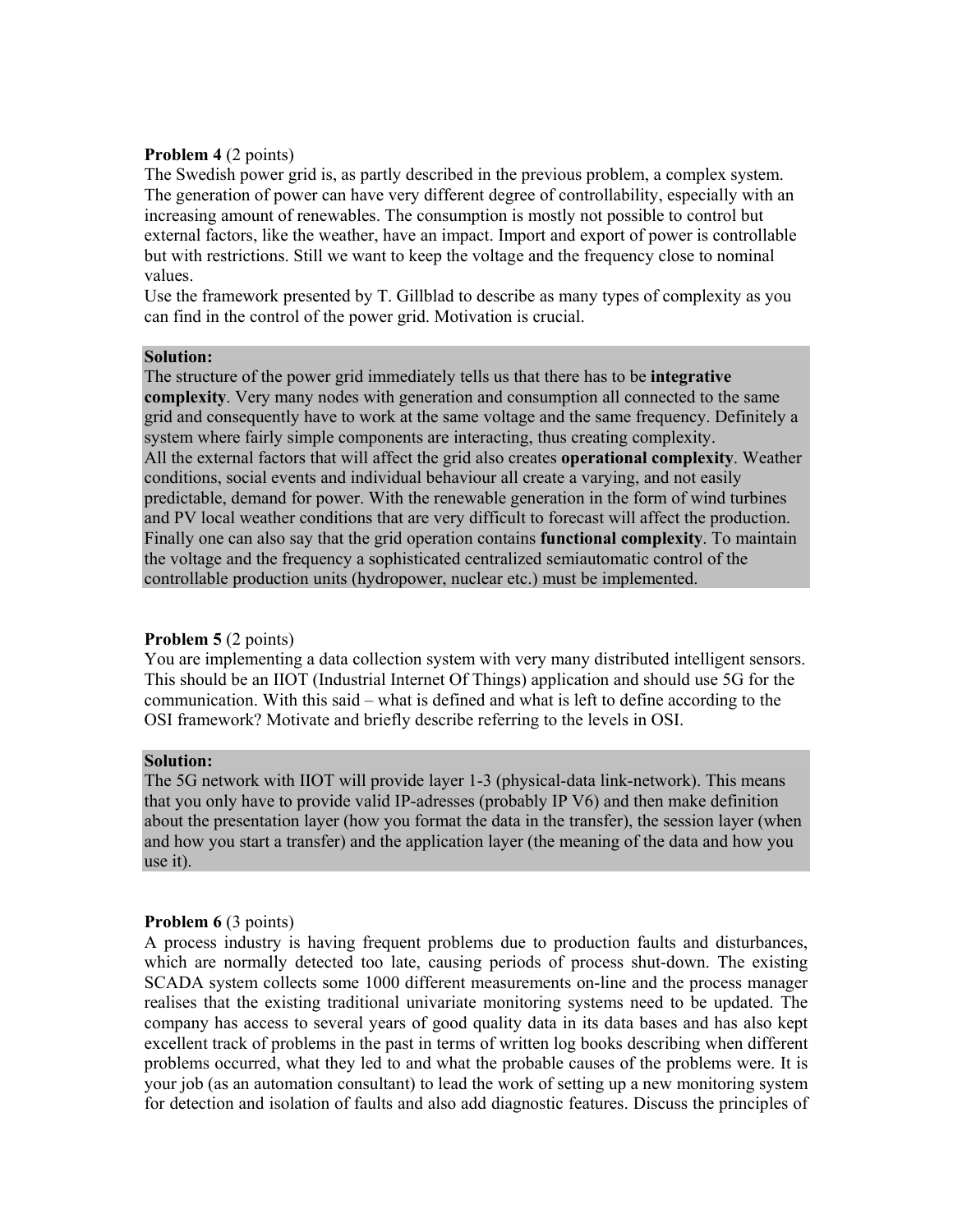how you would approach and solve this task (you do not need to explain all details but focus on the main important issues of such a system and its development and how it relates to the people working as operators).

# **Solution**

There is no absolute correct answer but an example is given here. Based on the large number of measurements a multivariate monitoring tool (e.g. based on PCA) is a possible solution. Based on the historic data and the log books, periods when the process is working within the allowed 'normal' boundaries can be identified and used for creating a PCA model of the plant, which would drastically reduce the number of variables to be monitored. The model would then be used on old data together with the log books to properly calibrate warning and alarm limits for criteria such as SPE and  $T^2$ , but also to identify which principal components are usually changing and in what way when the most common types of process faults occur. Thereby 'scatter plots' of combinations of principal components could be used on-line both to detect process problems and also diagnose the most common causes at a very early stage. Potentially a knowledge based system could also be developed to assist the operator in the diagnostic work, since we have access to significant amounts of old data together with detailed log books. Good knowledge of the process is essential and also to package the whole system in an intuitive and easy-to-use tool based on a good HMI, thereby using graphics, sound, colour etc. to enhance the work of the operator. Good instructions for the operator of how different situations should be responded to are needed and the plant should continue to store data, maintain log books (preferably integrated in the monitoring system) for any future modifications of the system. The involvement of the operators during the development and test phase of the system is also essential. Training for operators also essential. Special efforts would be required to identify and diagnose new types of problems, which the process has historically not yet encountered and integrate those into the existing system. A strong commitment by the plant managers/owners is required since these types of monitoring and diagnostic systems are never really finished but need to updated and improved and tuned over time. (Some graphical descriptions of PCA principles and scatter plots with diagnostics could also be included in the response.)

# **Problem 7** (3 points)

Consider a machine with a production rate of 5 jobs per hour, where the production rate is exponentially distributed. The arrival rate of jobs (exponentially distributed) is controlled by an ideal job dispatcher based on the following rules:

- 1 If the machine is empty then jobs are sent to the machine system with a rate of 4 jobs per hour;
- 2 If 1 job is present in the machine system then the job delivery is 3 jobs per hour;
- 3 If 2 jobs are present in the machine system then the job delivery is *2x* jobs per hour;
- 4 If 3 jobs are present in the machine system then the job delivery is *x* jobs per hour;
- 5 If 4 jobs are present in the machine system then incoming jobs will be rejected and not be processed in the machine.

The manufacturer accepts a maximum rejection probability of 5%. Set up the state graph and calculate the required value of *x* to meet the demand of the manufacturer. Also provide the complete stationary probability vector for the limit value of *x*.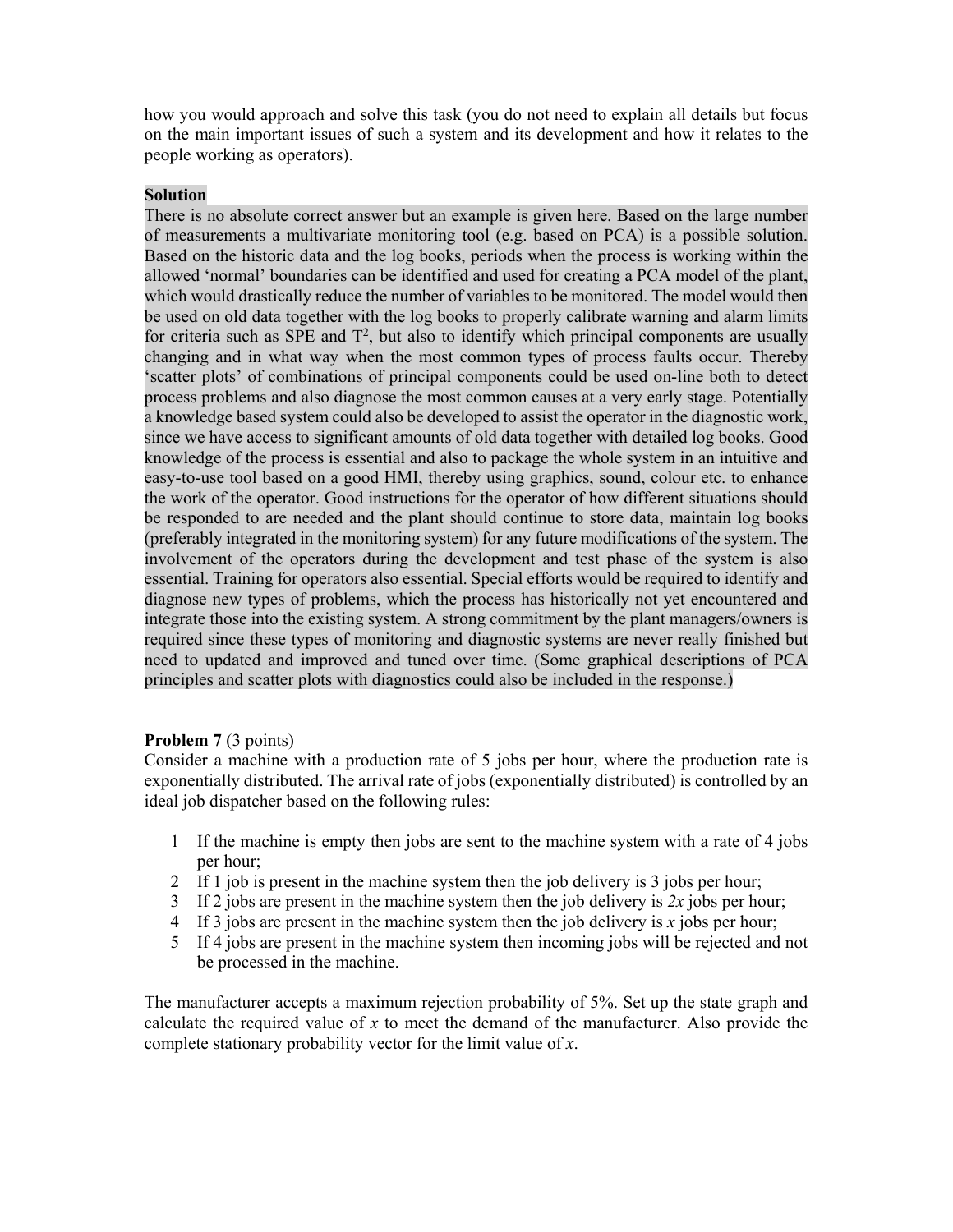# **Solution***:*  This is a classical birth-death process with 5 states.



There can be 0, 1, 2, 3 or 4 jobs in the system, having the probability  $p_0$ ,  $p_1$ ,  $p_2$ ,  $p_3$ ,  $p_4$ , respectively. The production rate is all the time  $\mu = 5$ . The arrival rates are:  $s0 \rightarrow s1 = 4$ ;  $s1 \rightarrow s2 = 3$ ;  $s2 \rightarrow s3 = 2x$ ;  $s3 \rightarrow s4 = x$ ;  $s4 \rightarrow s5 = 0$ . The following condition must hold:  $p0 + p1 + p2 + p3 + p4 = 1$ . The general expression for this type of system is:

$$
p_{k+1} = \frac{\lambda_k}{\mu_{k+1}} p_k
$$
, which gives us

 $p1 = 4/5*p0; p2 = 3/5*p1 = 12/25*p0; p3 = 2x/5*p2 = 24x/125*p0; p4 = x/5*p3 = 24x<sup>2</sup>/625*p0.$ So the full probability vector is:

 $p = p0 \cdot [ 1 \ 0.8 \ 0.48 \ 0.192x \ 0.0384x^2 ]$  and when we normalize this condition (since  $p0 + p1$ )  $+$  p2 + p3 + p4 = 1) we get

 $p = 1/(2.28+0.192x+0.0384x^2)$  \* [ 1 0.8 0.48 0.192x 0.0384x<sup>2</sup> ]. The rejection probability is equal to p4, i.e.  $0.0384x^2/(2.28+0.192x+0.0384x^2) \le 0.05$ . Solving this equation gives the roots  $x_1 = 1.9042$  and  $x_2 = -1.6411$ . A negative delivery rate is not a scientifically feasible solution, i.e. *x* <= 1.9042

For the limit value of *x*,  $p \approx [0.3591 \ 0.2873 \ 0.1724 \ 0.1313 \ 0.05]$ 

# **Problem 8** (2 points)

Make a schema for a database, using the ER (Entity Relationship) -model, that describes the current basic education at LTH. (No history but the current situation.) The model should contain: Courses, Students and Programs. You should add some additional data like course credits and home address for students.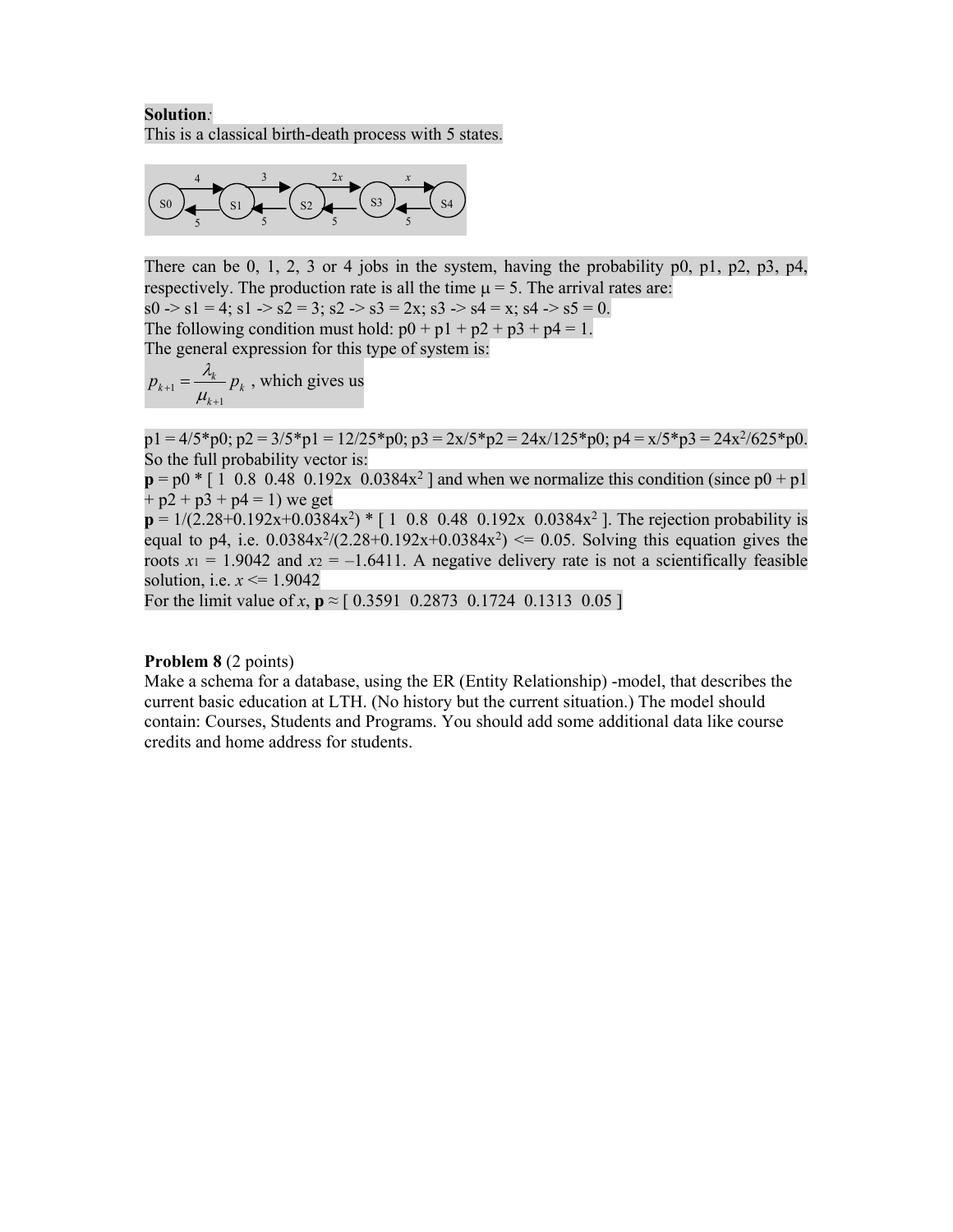#### **Solution**

Entities: Student, Course, Program Relations: Attends, Offers, Enrolled\_at Attributes: Name, Address; Code, Credits; Year *Note: If you add an entity like University or similar in the diagram it is wrong. Then you make a diagram for a database of universities.* 



# **Problem 9** (2 points)

- a) If an unexperienced person designs an HMI-system for a continuous process it is a common error that only the "normal" control is supported. What other situations should also be taken care of? (1 p)
- b) There are "funny" bikes built with two cogwheels between the handlebars and the front wheel. Since the wheel turns the opposite direction, compared to a normal bike, these bikes are very difficult to ride. Explain using the models from HMI why. (1 p)

# **Solution**

- a) Startup and shutdown should be a part of the design but are often forgotten. An even wider area is the operation in alarm situations. It is very easy to handle single alarms but to anticipate the combination of alarms in alarm chains where dependent functions give multiple alarms is very difficult. To help the operator find the root cause is a real challenge.
- b) Since we have learned how to ride a bike so that it is treated on the skill based behaviour it is very difficult to avoid these fast reactions. We have to block these "spinal" reflexes and try to learn the "new" way first through "knowledge based